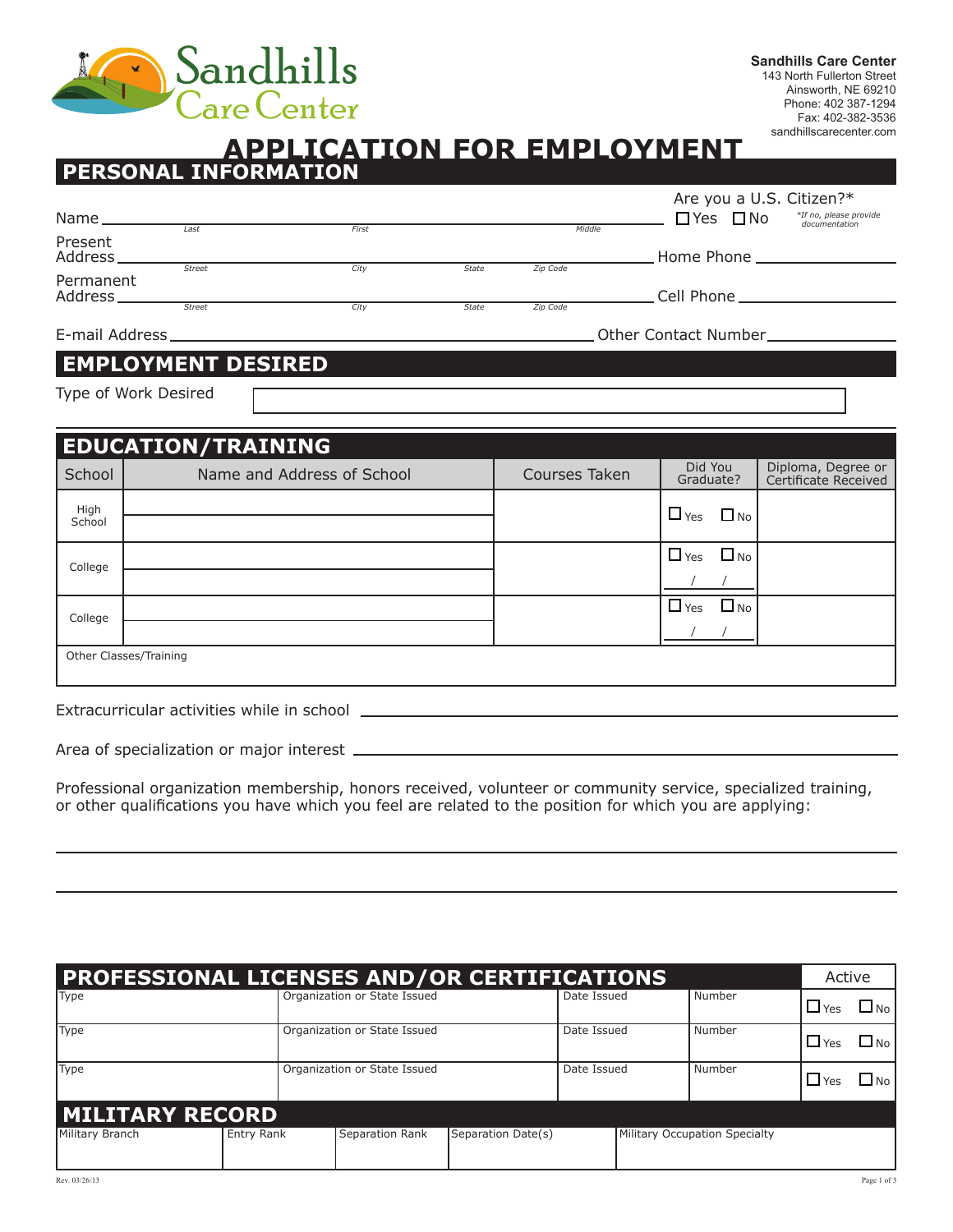| <b>EMPLOYMENT HISTORY</b>                                                                   |                                                                 |                                       |            |                              |                            |
|---------------------------------------------------------------------------------------------|-----------------------------------------------------------------|---------------------------------------|------------|------------------------------|----------------------------|
| List current (or most recent) employer first and all others in reverse chronological order. |                                                                 |                                       |            |                              |                            |
| Company Name                                                                                |                                                                 | Dates Employed                        |            |                              |                            |
|                                                                                             |                                                                 | From                                  | $\prime$   | To                           |                            |
| Address (Street, City, State, Zip Code)                                                     |                                                                 | Phone                                 |            | <b>Starting Salary</b><br>\$ | <b>Ending Salary</b><br>\$ |
| <b>Position Title</b>                                                                       |                                                                 | Immediate Supervisor's Name and Title |            |                              |                            |
| Job Description & Responsibilities:                                                         |                                                                 |                                       |            |                              |                            |
| Reason for Leaving:                                                                         |                                                                 |                                       |            |                              |                            |
| May we contact this employer for a reference? $\Box$ Yes                                    | $\Box$ No                                                       |                                       |            |                              |                            |
| Company Name                                                                                |                                                                 | Dates Employed                        |            |                              |                            |
|                                                                                             |                                                                 | From                                  | $\sqrt{2}$ | To                           |                            |
| Address (Street, City, State, Zip Code)                                                     |                                                                 | Phone                                 |            | <b>Starting Salary</b><br>\$ | <b>Ending Salary</b>       |
| <b>Position Title</b>                                                                       |                                                                 | Immediate Supervisor's Name and Title |            |                              | \$                         |
| Job Description & Responsibilities:                                                         |                                                                 |                                       |            |                              |                            |
| Reason for Leaving:                                                                         |                                                                 |                                       |            |                              |                            |
| May we contact this employer for a reference? $\Box$ Yes                                    | $\Box$ No                                                       |                                       |            |                              |                            |
|                                                                                             |                                                                 |                                       |            |                              |                            |
| Company Name                                                                                |                                                                 | Dates Employed<br>From                |            | To                           |                            |
| Address (Street, City, State, Zip Code)                                                     |                                                                 | Phone                                 | $\sqrt{2}$ | <b>Starting Salary</b>       | <b>Ending Salary</b>       |
|                                                                                             |                                                                 |                                       |            | \$                           | \$                         |
| <b>Position Title</b>                                                                       |                                                                 | Immediate Supervisor's Name and Title |            |                              |                            |
| Job Description & Responsibilities:                                                         |                                                                 |                                       |            |                              |                            |
| Reason for Leaving:                                                                         |                                                                 |                                       |            |                              |                            |
| May we contact this employer for a reference? $\Box$ Yes                                    | $\Box$ No                                                       |                                       |            |                              |                            |
| Company Name                                                                                |                                                                 | Dates Employed                        |            |                              |                            |
|                                                                                             |                                                                 | From                                  | $\sqrt{2}$ | To                           |                            |
| Address (Street, City, State, Zip Code)                                                     |                                                                 | Phone                                 |            | <b>Starting Salary</b>       | <b>Ending Salary</b>       |
|                                                                                             |                                                                 |                                       |            | \$                           | \$                         |
| <b>Position Title</b>                                                                       |                                                                 | Immediate Supervisor's Name and Title |            |                              |                            |
| Job Description & Responsibilities:                                                         |                                                                 |                                       |            |                              |                            |
| Reason for Leaving:                                                                         |                                                                 |                                       |            |                              |                            |
| May we contact this employer for a reference?                                               | $\Box$ No<br>$\Box$ Yes                                         |                                       |            |                              |                            |
| <b>REFERENCES</b>                                                                           | LIST THREE REFERENCES WHO ARE NOT RELATIVES OR FORMER EMPLOYERS |                                       |            |                              |                            |
| Name and Relationship                                                                       | Title                                                           | Company Name and Address              |            |                              | Telephone                  |
|                                                                                             |                                                                 |                                       |            |                              |                            |
|                                                                                             |                                                                 |                                       |            |                              |                            |
|                                                                                             |                                                                 |                                       |            |                              |                            |